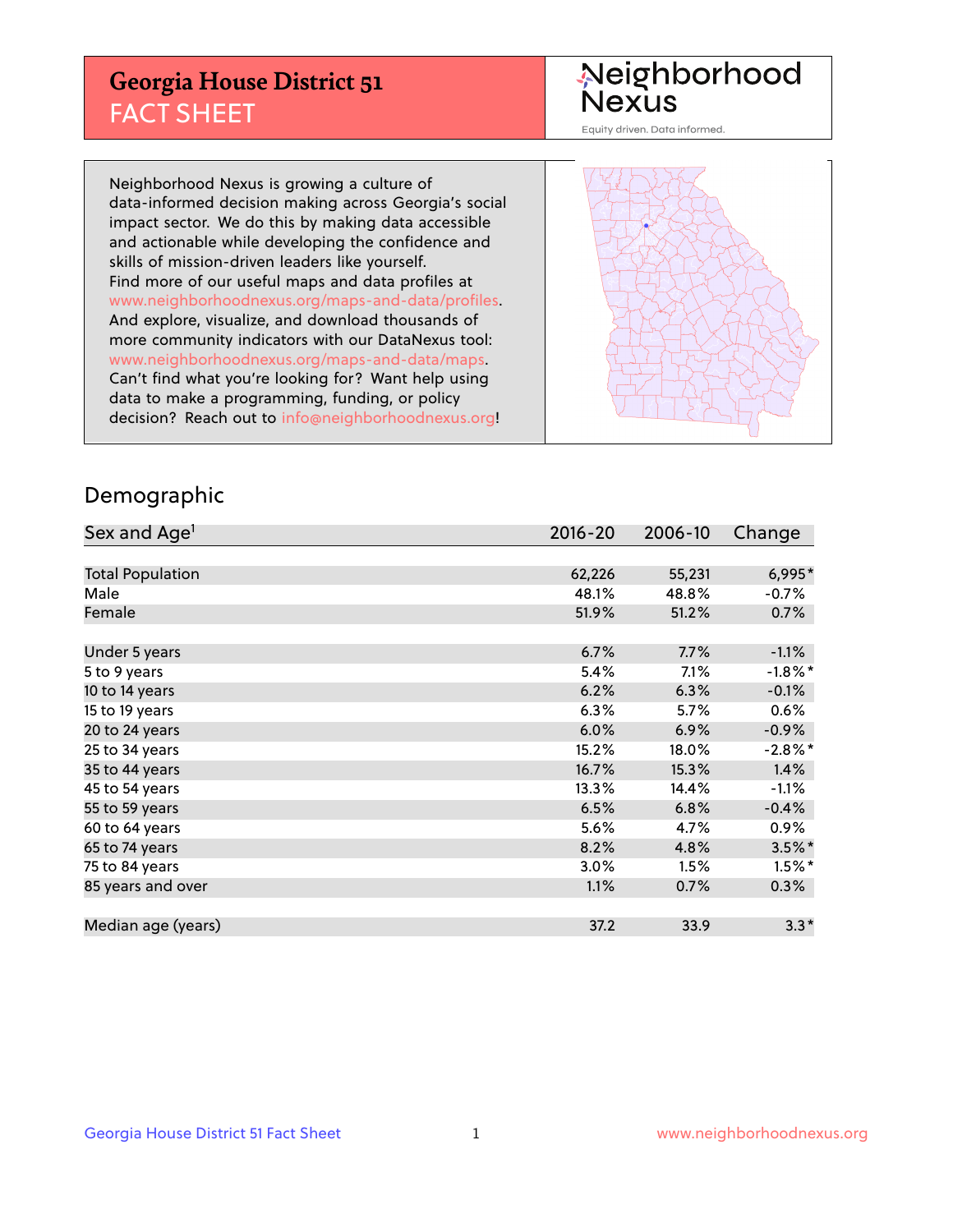## Demographic, continued...

| Race <sup>2</sup>                                            | $2016 - 20$ | 2006-10 | Change     |
|--------------------------------------------------------------|-------------|---------|------------|
| <b>Total population</b>                                      | 62,226      | 55,231  | 6,995*     |
| One race                                                     | 95.0%       | 98.1%   | $-3.1\%$ * |
| White                                                        | 63.1%       | 66.4%   | $-3.4\%$ * |
| <b>Black or African American</b>                             | 23.5%       | 20.5%   | 3.0%       |
| American Indian and Alaska Native                            | 0.4%        | 0.0%    | 0.4%       |
| Asian                                                        | 4.5%        | 5.5%    | $-1.0%$    |
| Native Hawaiian and Other Pacific Islander                   | 0.0%        | 0.0%    | $-0.0%$    |
| Some other race                                              | 3.4%        | 5.5%    | $-2.1%$    |
| Two or more races                                            | 5.0%        | 1.9%    | $3.1\%$ *  |
| Race alone or in combination with other race(s) <sup>3</sup> | $2016 - 20$ | 2006-10 | Change     |
| Total population                                             | 62,226      | 55,231  | 6,995*     |
| White                                                        | 67.8%       | 67.9%   | $-0.2%$    |
| <b>Black or African American</b>                             | 24.7%       | 21.6%   | 3.2%       |
| American Indian and Alaska Native                            | 0.7%        | 0.5%    | 0.3%       |
| Asian                                                        | 7.3%        | 6.0%    | 1.3%       |
| Native Hawaiian and Other Pacific Islander                   | 0.2%        | 0.0%    | 0.2%       |
| Some other race                                              | 4.5%        | 6.1%    | $-1.5%$    |
| Hispanic or Latino and Race <sup>4</sup>                     | $2016 - 20$ | 2006-10 | Change     |
| Total population                                             | 62,226      | 55,231  | $6,995*$   |
| Hispanic or Latino (of any race)                             | 13.3%       | 13.7%   | $-0.4%$    |
| Not Hispanic or Latino                                       | 86.7%       | 86.3%   | 0.4%       |
| White alone                                                  | 53.2%       | 58.0%   | $-4.8\%$ * |
| <b>Black or African American alone</b>                       | 23.0%       | 20.1%   | 2.9%       |
| American Indian and Alaska Native alone                      | 0.3%        | 0.0%    | 0.2%       |
| Asian alone                                                  | 4.5%        | 5.5%    | $-1.0%$    |
| Native Hawaiian and Other Pacific Islander alone             | 0.0%        | 0.0%    | $-0.0%$    |
| Some other race alone                                        | 1.1%        | 0.9%    | 0.1%       |
| Two or more races                                            | 4.6%        | 1.6%    | $2.9\%$ *  |
| U.S. Citizenship Status <sup>5</sup>                         | $2016 - 20$ | 2006-10 | Change     |
| Foreign-born population                                      | 13,465      | 12,776  | 689        |
| Naturalized U.S. citizen                                     | 39.7%       | 26.2%   | 13.5%*     |
| Not a U.S. citizen                                           | 60.3%       | 73.8%   | $-13.5%$ * |
|                                                              |             |         |            |
| Citizen, Voting Age Population <sup>6</sup>                  | $2016 - 20$ | 2006-10 | Change     |
| Citizen, 18 and over population                              | 40,991      | 33,568  | 7,423*     |
| Male                                                         | 48.4%       | 47.3%   | 1.1%       |
| Female                                                       | 51.6%       | 52.7%   | $-1.1%$    |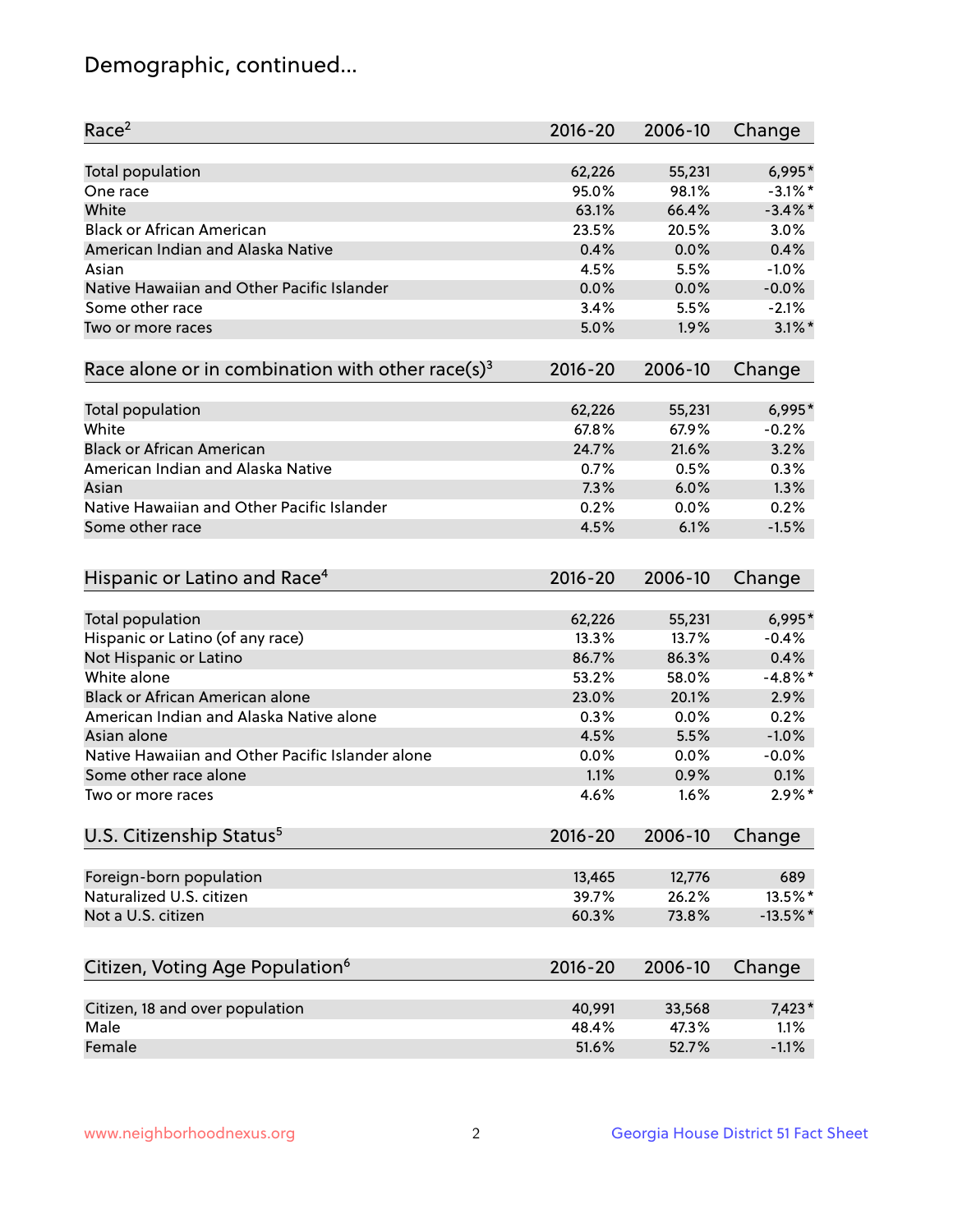#### Economic

| Income <sup>7</sup>                                 | $2016 - 20$ | 2006-10 | Change     |
|-----------------------------------------------------|-------------|---------|------------|
|                                                     |             |         |            |
| All households                                      | 25,492      | 22,100  | 3,392*     |
| Less than \$10,000                                  | 3.4%        | 4.3%    | $-0.9%$    |
| \$10,000 to \$14,999                                | 2.0%        | 3.3%    | $-1.3%$    |
| \$15,000 to \$24,999                                | 6.4%        | 6.9%    | $-0.5%$    |
| \$25,000 to \$34,999                                | 6.1%        | 10.1%   | $-4.1\%$ * |
| \$35,000 to \$49,999                                | 11.0%       | 13.4%   | $-2.4%$    |
| \$50,000 to \$74,999                                | 19.1%       | 18.5%   | 0.6%       |
| \$75,000 to \$99,999                                | 13.0%       | 10.2%   | $2.8\%$ *  |
| \$100,000 to \$149,999                              | 16.7%       | 13.8%   | $2.9\%$ *  |
| \$150,000 to \$199,999                              | 7.2%        | 7.2%    | 0.0%       |
| \$200,000 or more                                   | 15.2%       | 12.2%   | $3.0\%$ *  |
| Median household income (dollars)                   | 79,074      | 64,631  | 14,443*    |
| Mean household income (dollars)                     | 122,735     | 102,346 | 20,389*    |
| With earnings                                       | 87.9%       | 90.1%   | $-2.2%$ *  |
| Mean earnings (dollars)                             | 118,378     | 99,136  | 19,242*    |
| <b>With Social Security</b>                         | 20.1%       | 13.2%   | $6.9\%$ *  |
| Mean Social Security income (dollars)               | 23,045      | 17,660  | 5,385*     |
| With retirement income                              | 13.1%       | 8.7%    | 4.4%*      |
| Mean retirement income (dollars)                    | 38,084      | 30,918  | $7,165*$   |
| With Supplemental Security Income                   | 1.5%        | 1.3%    | 0.2%       |
| Mean Supplemental Security Income (dollars)         | 2,176       | 7,698   | $-5,522$   |
| With cash public assistance income                  | 1.2%        | 0.8%    | 0.4%       |
| Mean cash public assistance income (dollars)        | 1,289       | 2,072   | $-783$     |
| With Food Stamp/SNAP benefits in the past 12 months | 6.0%        | 3.8%    | $2.2\%$ *  |
|                                                     |             |         |            |
| Families                                            | 15,509      | 14,190  | $1,318*$   |
| Less than \$10,000                                  | 2.7%        | 2.6%    | 0.1%       |
| \$10,000 to \$14,999                                | 1.2%        | 1.9%    | $-0.7%$    |
| \$15,000 to \$24,999                                | 5.1%        | 5.7%    | $-0.7%$    |
| \$25,000 to \$34,999                                | 5.4%        | 8.0%    | $-2.6%$    |
| \$35,000 to \$49,999                                | 9.8%        | 10.7%   | $-0.9%$    |
| \$50,000 to \$74,999                                | 14.3%       | 15.1%   | $-0.8%$    |
| \$75,000 to \$99,999                                | 10.4%       | 10.7%   | $-0.3%$    |
| \$100,000 to \$149,999                              | 20.9%       | 16.5%   | 4.4%*      |
| \$150,000 to \$199,999                              | 8.4%        | 10.7%   | $-2.3%$    |
| \$200,000 or more                                   | 21.8%       | 18.0%   | $3.8\%$ *  |
| Median family income (dollars)                      | 102,241     | 88,737  | 13,504*    |
| Mean family income (dollars)                        | 150,138     | 126,427 | 23,711*    |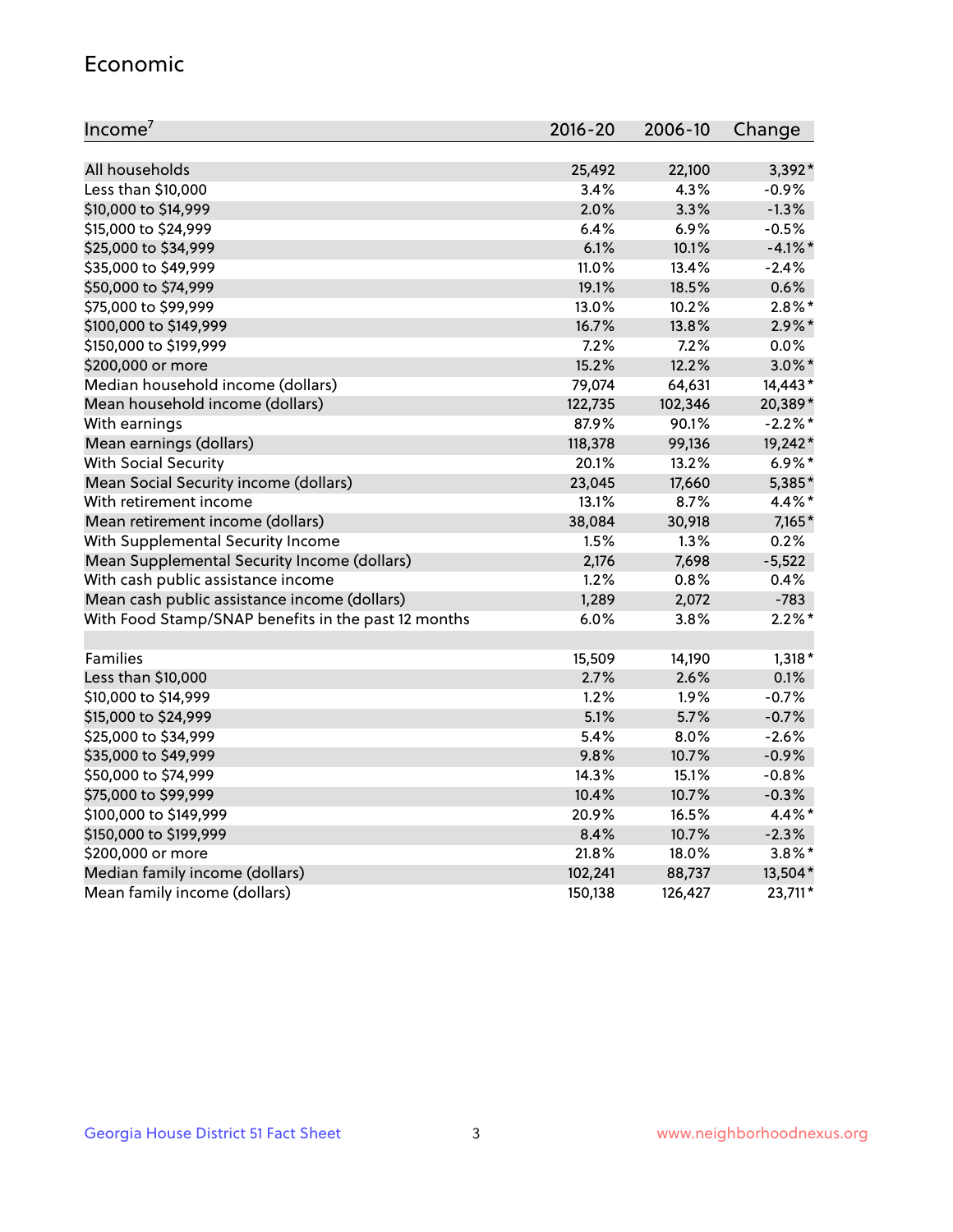## Economic, continued...

| Income, continued <sup>8</sup>                                        | $2016 - 20$ | 2006-10 | Change   |
|-----------------------------------------------------------------------|-------------|---------|----------|
|                                                                       |             |         |          |
| Nonfamily households                                                  | 9,983       | 7,910   | $2,073*$ |
| Median nonfamily income (dollars)                                     | 60,890      | 43,666  | 17,224*  |
| Mean nonfamily income (dollars)                                       | 77,141      | 56,680  | 20,461*  |
| Median earnings for workers (dollars)                                 | 44,229      | 36,956  | $7,273*$ |
| Median earnings for male full-time, year-round workers<br>(dollars)   | 65,010      | 52,454  | 12,556*  |
| Median earnings for female full-time, year-round workers<br>(dollars) | 54,943      | 40,879  | 14,064*  |
| Per capita income (dollars)                                           | 51,502      | 41,933  | $9,569*$ |
| Families and People Below Poverty Level <sup>9</sup>                  | $2016 - 20$ | 2006-10 | Change   |
|                                                                       |             |         |          |
| <b>All families</b>                                                   | 6.0%        | 5.8%    | 0.2%     |
| With related children under 18 years                                  | 8.5%        | 9.5%    | $-1.1%$  |
| With related children under 5 years only                              | 3.1%        | 10.7%   | $-7.7%$  |
| Married couple families                                               | 4.2%        | 2.9%    | 1.3%     |
| With related children under 18 years                                  | 6.0%        | 4.8%    | 1.2%     |
| With related children under 5 years only                              | 3.6%        | 6.7%    | $-3.1%$  |
| Families with female householder, no husband present                  | 13.0%       | 17.7%   | $-4.7%$  |
| With related children under 18 years                                  | 18.2%       | 23.3%   | $-5.1%$  |
| With related children under 5 years only                              | 0.0%        | 26.6%   | $-26.6%$ |
| All people                                                            | 8.1%        | 8.5%    | $-0.5%$  |
| Under 18 years                                                        | 8.8%        | 14.1%   | $-5.3%$  |
| Related children under 18 years                                       | 8.8%        | 13.3%   | $-4.5%$  |
| Related children under 5 years                                        | 5.0%        | 17.0%   | $-12.0%$ |
| Related children 5 to 17 years                                        | 10.4%       | 11.7%   | $-1.3%$  |
| 18 years and over                                                     | 7.8%        | 6.7%    | 1.2%     |
| 18 to 64 years                                                        | 8.6%        | 7.2%    | 1.4%     |
| 65 years and over                                                     | 3.8%        | 1.5%    | 2.2%     |
| People in families                                                    | 6.9%        | 7.0%    | $-0.1%$  |
| Unrelated individuals 15 years and over                               | 12.0%       | 14.9%   | $-2.9%$  |
|                                                                       |             |         |          |
| Non-Hispanic white people                                             | 4.5%        | 3.5%    | 1.0%     |
| Black or African-American people                                      | 13.9%       | 14.1%   | $-0.2%$  |
| Asian people                                                          | 0.6%        | 4.7%    | $-4.1%$  |
| Hispanic or Latino people                                             | 11.3%       | 23.2%   | $-11.9%$ |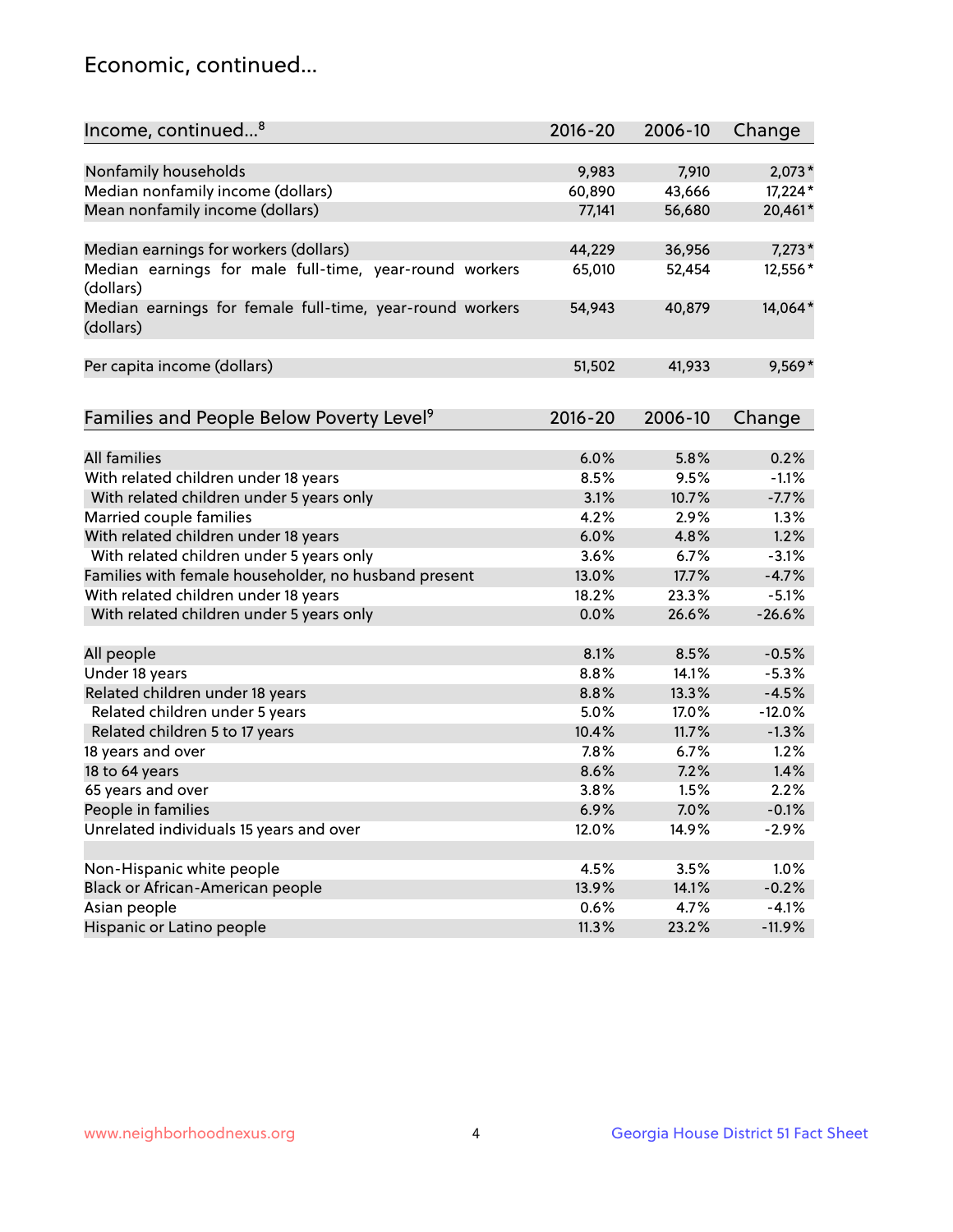## Employment

| Employment Status <sup>10</sup>                                                               | $2016 - 20$   | 2006-10      | Change          |
|-----------------------------------------------------------------------------------------------|---------------|--------------|-----------------|
|                                                                                               |               |              |                 |
| Population 16 years and over                                                                  | 49,790        | 42,904       | 6,886*          |
| In labor force                                                                                | 73.3%         | 75.1%        | $-1.8%$         |
| Civilian labor force                                                                          | 73.1%         | 75.0%        | $-2.0%$         |
| Employed                                                                                      | 69.8%         | 70.9%        | $-1.1%$         |
| Unemployed                                                                                    | 3.3%          | 4.1%         | $-0.9%$         |
| <b>Armed Forces</b>                                                                           | 0.2%          | 0.1%         | 0.1%            |
| Not in labor force                                                                            | 26.7%         | 24.9%        | 1.8%            |
|                                                                                               |               |              |                 |
| Civilian labor force                                                                          | 36,387        | 32,195       | 4,192*          |
| <b>Unemployment Rate</b>                                                                      | 4.5%          | 5.5%         | $-1.0%$         |
| Females 16 years and over                                                                     | 25,378        | 22,039       | $3,340*$        |
| In labor force                                                                                | 65.7%         | 66.6%        | $-0.8%$         |
| Civilian labor force                                                                          | 65.7%         | 66.6%        | $-0.8%$         |
| Employed                                                                                      | 62.1%         | 63.3%        | $-1.2%$         |
|                                                                                               |               |              |                 |
| Own children of the householder under 6 years                                                 | 4,726         | 4,822        | $-97$           |
| All parents in family in labor force                                                          | 65.2%         | 59.8%        | 5.4%            |
|                                                                                               |               |              |                 |
| Own children of the householder 6 to 17 years                                                 | 9,045         | 8,525        | 521             |
| All parents in family in labor force                                                          | 81.8%         | 70.8%        | 11.0%*          |
|                                                                                               |               |              |                 |
| Industry <sup>11</sup>                                                                        | $2016 - 20$   | 2006-10      | Change          |
|                                                                                               |               |              |                 |
| Civilian employed population 16 years and over                                                | 34,761        | 30,427       | 4,334*          |
| Agriculture, forestry, fishing and hunting, and mining                                        | 0.4%          | 0.2%         | 0.2%            |
| Construction                                                                                  | 6.4%          | 6.8%         | $-0.4%$         |
| Manufacturing<br>Wholesale trade                                                              | 5.7%<br>2.5%  | 5.6%         | 0.1%            |
|                                                                                               |               | 3.9%         | $-1.4%$         |
| Retail trade                                                                                  | 11.2%         | 14.1%        | $-3.0\%$ *      |
| Transportation and warehousing, and utilities<br>Information                                  | 3.4%          | 2.9%         | 0.6%<br>$-1.4%$ |
| Finance and insurance, and real estate and rental and leasing                                 | 3.9%<br>11.5% | 5.3%<br>9.4% | $2.1\%$ *       |
|                                                                                               |               |              | $4.2\%$ *       |
| Professional, scientific, and management, and administrative<br>and waste management services | 24.5%         | 20.3%        |                 |
| Educational services, and health care and social assistance                                   | 13.7%         | 15.3%        | $-1.5%$         |
| Arts, entertainment, and recreation, and accommodation and                                    | 11.4%         | 10.0%        | 1.4%            |
| food services                                                                                 |               |              |                 |
| Other services, except public administration                                                  | 3.8%          | 4.0%         | $-0.2%$         |
| Public administration                                                                         | 1.5%          | 2.3%         | $-0.7%$         |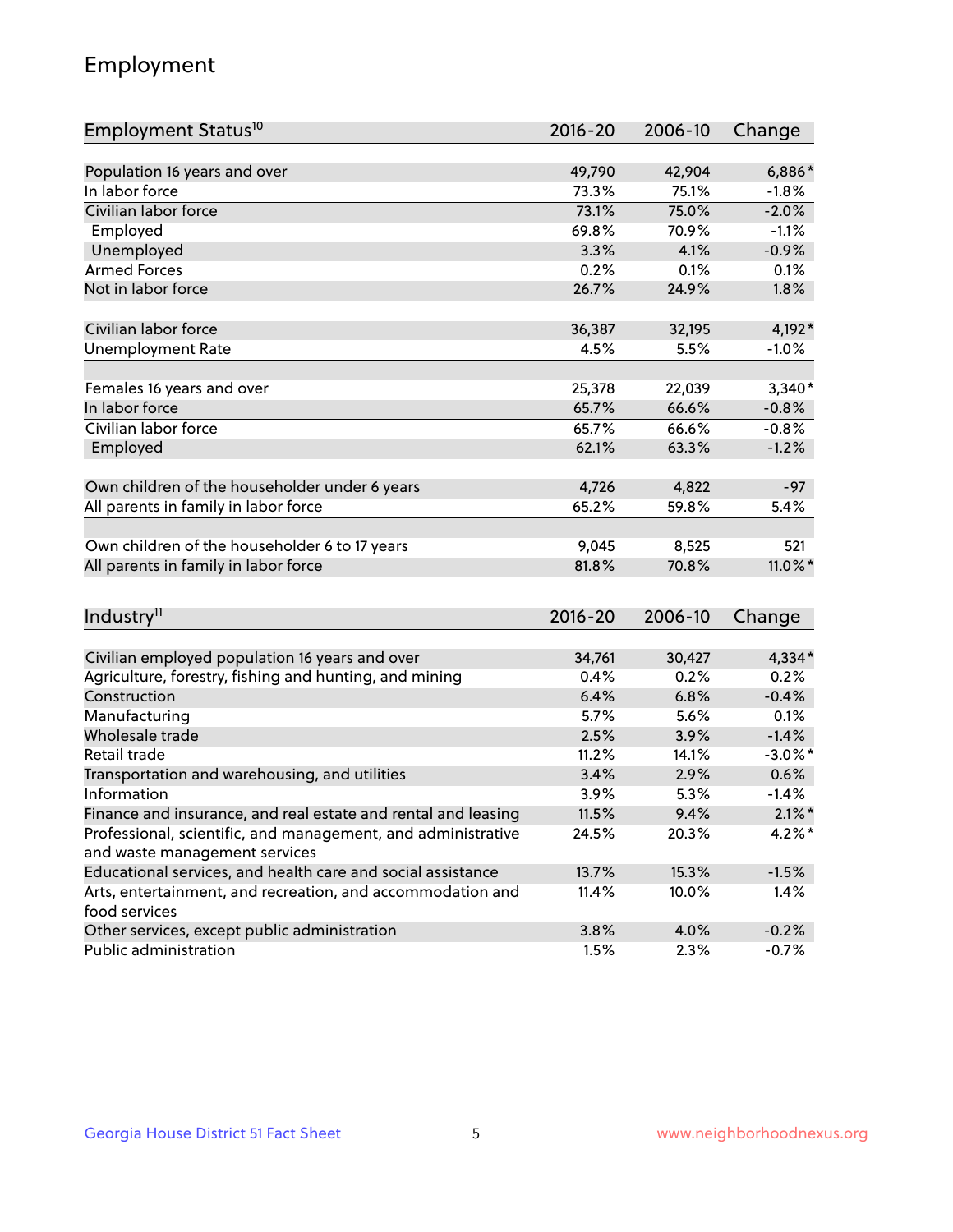## Employment, continued...

| Occupation <sup>12</sup>                                                    | $2016 - 20$ | 2006-10 | Change    |
|-----------------------------------------------------------------------------|-------------|---------|-----------|
| Civilian employed population 16 years and over                              | 34,761      | 30,427  | 4,334*    |
| Management, business, science, and arts occupations                         | 51.4%       | 46.5%   | 4.9%*     |
| Service occupations                                                         | 14.6%       | 15.2%   | $-0.6%$   |
| Sales and office occupations                                                | 22.4%       | 26.6%   | $-4.2%$ * |
|                                                                             |             | 6.6%    |           |
| and<br>Natural<br>resources,<br>construction,<br>maintenance<br>occupations | 4.3%        |         | $-2.3%$   |
| Production, transportation, and material moving occupations                 | 7.2%        | 5.0%    | $2.2\%$ * |
| Class of Worker <sup>13</sup>                                               | $2016 - 20$ | 2006-10 | Change    |
|                                                                             |             |         |           |
| Civilian employed population 16 years and over                              | 34,761      | 30,427  | 4,334*    |
| Private wage and salary workers                                             | 86.7%       | 86.5%   | 0.1%      |
| Government workers                                                          | 5.7%        | 6.5%    | $-0.8%$   |
| Self-employed in own not incorporated business workers                      | 7.6%        | 6.8%    | 0.7%      |
| Unpaid family workers                                                       | 0.1%        | 0.2%    | $-0.1%$   |
| Job Flows <sup>14</sup>                                                     | 2019        | 2010    | Change    |
|                                                                             |             |         |           |
| Total Jobs in district                                                      | 20,645      | 17,929  | 2,716     |
| Held by residents of district                                               | 6.7%        | 6.1%    | 0.6%      |
| Held by non-residents of district                                           | 93.3%       | 93.9%   | $-0.6%$   |
| Jobs by Industry Sector <sup>15</sup>                                       | 2019        | 2010    | Change    |
|                                                                             |             |         |           |
| Total Jobs in district                                                      | 20,645      | 17,929  | 2,716     |
| Goods Producing sectors                                                     | 9.6%        | 9.8%    | $-0.2%$   |
| Trade, Transportation, and Utilities sectors                                | 21.9%       | 20.6%   | 1.3%      |
| All Other Services sectors                                                  | 68.5%       | 69.5%   | $-1.0%$   |
| Total Jobs in district held by district residents                           | 1,391       | 1,092   | 299       |
| <b>Goods Producing sectors</b>                                              | 5.3%        | 7.3%    | $-2.0%$   |
| Trade, Transportation, and Utilities sectors                                | 14.7%       | 16.5%   | $-1.8%$   |
| All Other Services sectors                                                  | 80.0%       | 76.2%   | 3.8%      |
|                                                                             |             |         |           |
| Jobs by Earnings <sup>16</sup>                                              | 2019        | 2010    | Change    |
|                                                                             |             |         |           |
| Total Jobs in district                                                      | 20,645      | 17,929  | 2,716     |
| Jobs with earnings \$1250/month or less                                     | 20.7%       | 22.7%   | $-2.0%$   |
| Jobs with earnings \$1251/month to \$3333/month                             | 30.0%       | 33.8%   | $-3.9%$   |
| Jobs with earnings greater than \$3333/month                                | 49.4%       | 43.5%   | 5.9%      |
| Total Jobs in district held by district residents                           | 1,391       | 1,092   | 299       |
| Jobs with earnings \$1250/month or less                                     | 27.3%       | 25.1%   | 2.2%      |
| Jobs with earnings \$1251/month to \$3333/month                             | 29.3%       | 35.3%   | $-6.0%$   |
| Jobs with earnings greater than \$3333/month                                | 43.4%       | 39.7%   | 3.8%      |
|                                                                             |             |         |           |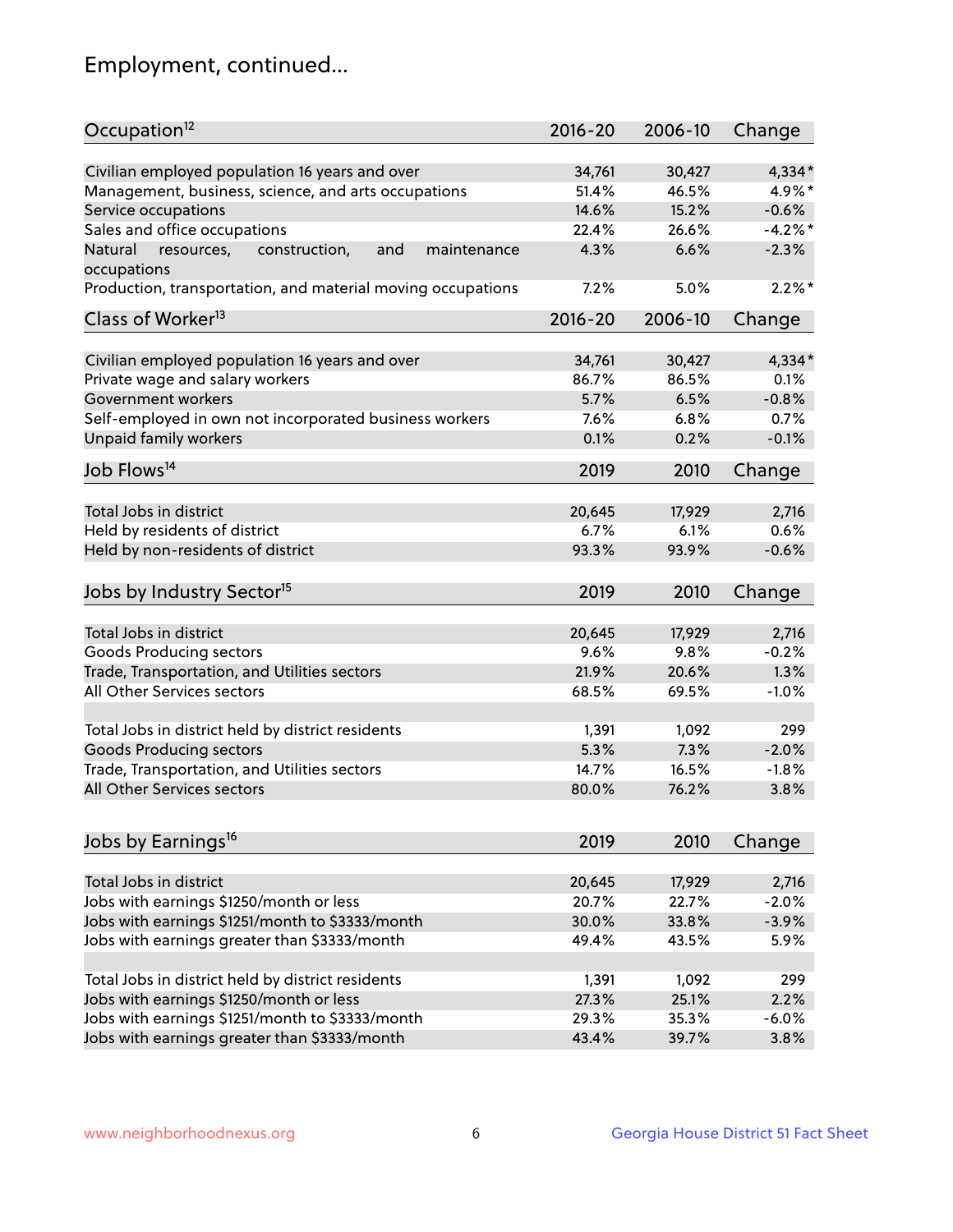## Employment, continued...

| Jobs by Age of Worker <sup>17</sup>               | 2019   | 2010   | Change  |
|---------------------------------------------------|--------|--------|---------|
|                                                   |        |        |         |
| Total Jobs in district                            | 20,645 | 17,929 | 2,716   |
| Jobs with workers age 29 or younger               | 24.7%  | 20.7%  | 4.0%    |
| Jobs with workers age 30 to 54                    | 54.3%  | 63.1%  | $-8.8%$ |
| Jobs with workers age 55 or older                 | 21.0%  | 16.2%  | 4.8%    |
|                                                   |        |        |         |
| Total Jobs in district held by district residents | 1.391  | 1.092  | 299     |
| Jobs with workers age 29 or younger               | 27.2%  | 23.1%  | 4.1%    |
| Jobs with workers age 30 to 54                    | 47.9%  | 55.3%  | $-7.4%$ |
| Jobs with workers age 55 or older                 | 24.9%  | 21.6%  | 3.3%    |
|                                                   |        |        |         |

#### Education

| School Enrollment <sup>18</sup>                | $2016 - 20$ | 2006-10 | Change     |
|------------------------------------------------|-------------|---------|------------|
|                                                |             |         |            |
| Population 3 years and over enrolled in school | 14,397      | 14,252  | 145        |
| Nursery school, preschool                      | 6.9%        | 7.6%    | $-0.7%$    |
| Kindergarten                                   | 5.1%        | 6.2%    | $-1.1%$    |
| Elementary school (grades 1-8)                 | 40.1%       | 40.9%   | $-0.7%$    |
| High school (grades 9-12)                      | 24.3%       | 21.1%   | 3.2%       |
| College or graduate school                     | 23.5%       | 24.3%   | $-0.7%$    |
| Educational Attainment <sup>19</sup>           | $2016 - 20$ | 2006-10 | Change     |
|                                                |             |         |            |
| Population 25 years and over                   | 43,245      | 36,565  | 6,680*     |
| Less than 9th grade                            | 2.8%        | 3.3%    | $-0.5%$    |
| 9th to 12th grade, no diploma                  | 3.1%        | 2.5%    | 0.6%       |
| High school graduate (includes equivalency)    | 13.3%       | 16.4%   | $-3.1\%$ * |
| Some college, no degree                        | 15.4%       | 18.7%   | $-3.3\%$ * |
| Associate's degree                             | 7.2%        | 6.6%    | $0.6\%$    |
| Bachelor's degree                              | 37.9%       | 33.7%   | $4.1\%$ *  |
| Graduate or professional degree                | 20.4%       | 18.7%   | $1.6\%$    |
|                                                |             |         |            |
| Percent high school graduate or higher         | 94.2%       | 94.2%   | $-0.0\%$   |
| Percent bachelor's degree or higher            | 58.2%       | 52.5%   | $5.8\%$ *  |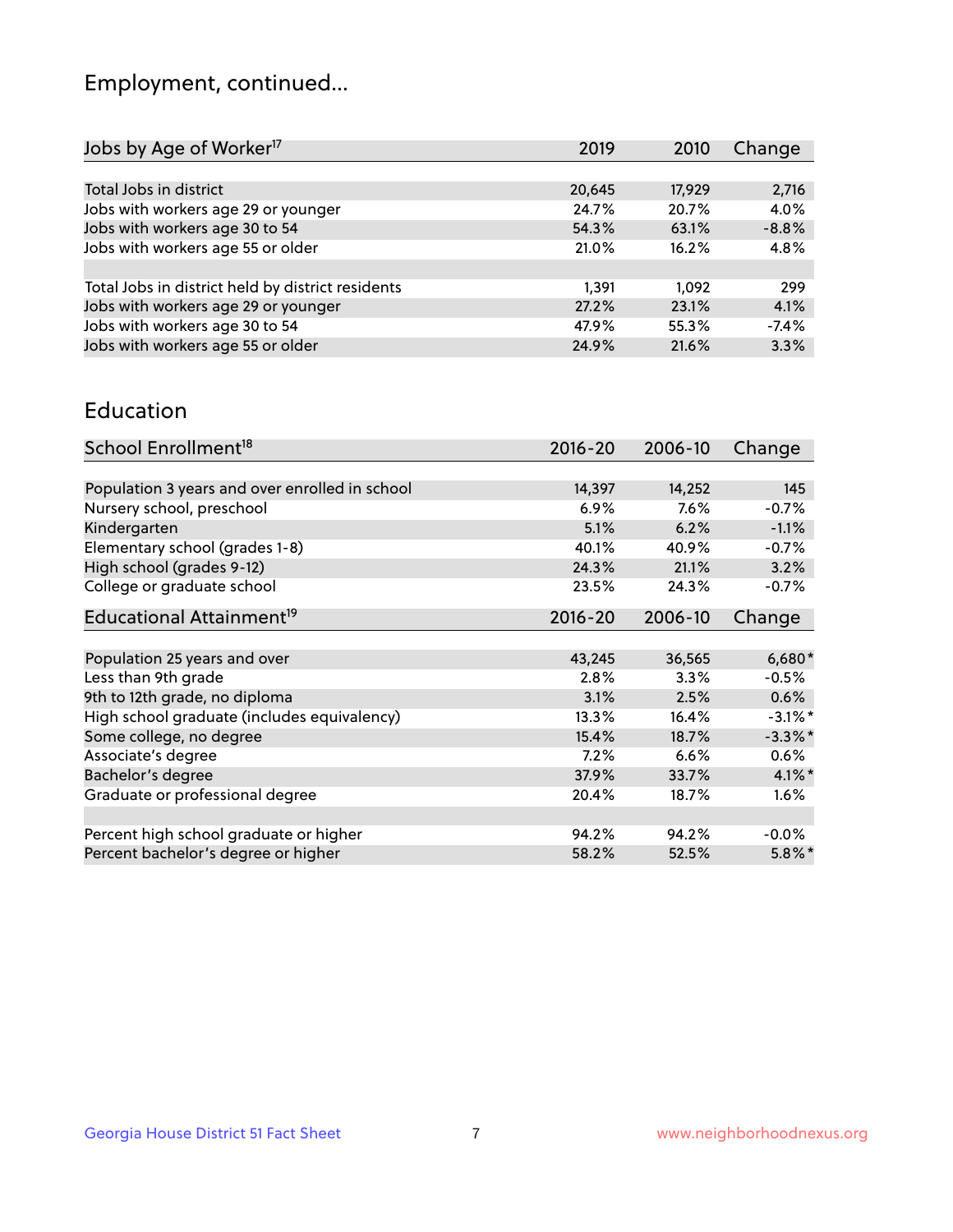## Housing

| Households by Type <sup>20</sup>                     | 2016-20     | 2006-10 | Change     |
|------------------------------------------------------|-------------|---------|------------|
|                                                      |             |         |            |
| <b>Total households</b>                              | 25,492      | 22,100  | $3,392*$   |
| Family households (families)                         | 60.8%       | 64.2%   | $-3.4\%$ * |
| With own children under 18 years                     | 26.9%       | 33.8%   | $-6.9\%$ * |
| Married-couple family                                | 45.8%       | 48.1%   | $-2.3%$    |
| With own children of the householder under 18 years  | 18.6%       | 23.5%   | $-4.9%$ *  |
| Male householder, no wife present, family            | 4.9%        | 5.1%    | $-0.2%$    |
| With own children of the householder under 18 years  | 2.4%        | 2.7%    | $-0.3%$    |
| Female householder, no husband present, family       | 10.2%       | 11.0%   | $-0.9%$    |
| With own children of the householder under 18 years  | 5.9%        | 7.6%    | $-1.7%$    |
| Nonfamily households                                 | 39.2%       | 35.8%   | $3.4\%$ *  |
| Householder living alone                             | 29.8%       | 29.3%   | 0.5%       |
| 65 years and over                                    | 7.1%        | 3.8%    | $3.3\%$ *  |
|                                                      |             |         |            |
| Households with one or more people under 18 years    | 28.3%       | 36.0%   | $-7.7%$ *  |
| Households with one or more people 65 years and over | 20.5%       | 12.0%   | $8.5\%$ *  |
|                                                      |             |         |            |
| Average household size                               | 2.44        | 2.49    | $-0.05$    |
| Average family size                                  | 3.07        | 3.11    | $-0.03$    |
|                                                      |             |         |            |
| Housing Occupancy <sup>21</sup>                      | $2016 - 20$ | 2006-10 | Change     |
|                                                      |             |         |            |
| Total housing units                                  | 26,937      | 25,204  | $1,733*$   |
| Occupied housing units                               | 94.6%       | 87.7%   | $7.0\%$ *  |
| Vacant housing units                                 | 5.4%        | 12.3%   | $-7.0\%$ * |
|                                                      |             |         |            |
| Homeowner vacancy rate                               | 2.2         | 3.4     | $-1.2$     |
| Rental vacancy rate                                  | 6.2         | 15.2    | $-9.1*$    |
|                                                      |             |         |            |
| Units in Structure <sup>22</sup>                     | $2016 - 20$ | 2006-10 | Change     |
|                                                      |             |         |            |
| Total housing units                                  | 26,937      | 25,204  | $1,733*$   |
| 1-unit, detached                                     | 37.5%       | 40.4%   | $-3.0\%$ * |
| 1-unit, attached                                     | 11.9%       | 10.3%   | 1.6%       |
| 2 units                                              | 1.3%        | 0.8%    | 0.5%       |
| 3 or 4 units                                         | 4.8%        | 2.9%    | $1.9\%$ *  |
| 5 to 9 units                                         | 13.5%       | 10.7%   | $2.8\%$ *  |
| 10 to 19 units                                       | 20.5%       | 24.8%   | $-4.3\%$ * |
| 20 or more units                                     | 9.7%        | 9.5%    | 0.2%       |
| Mobile home                                          | 0.8%        | 0.6%    | 0.2%       |
| Boat, RV, van, etc.                                  | 0.0%        | 0.0%    | 0.0%       |
|                                                      |             |         |            |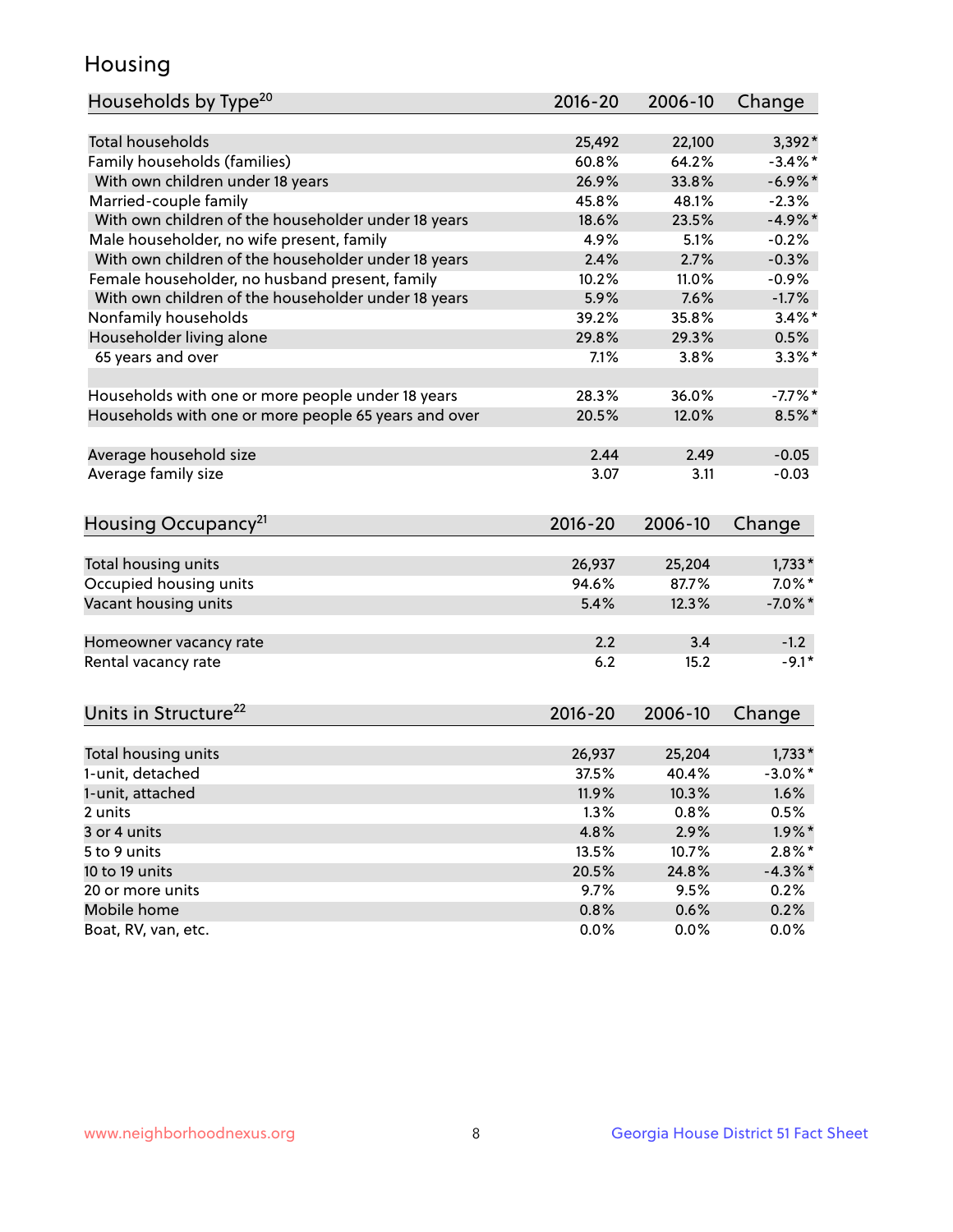## Housing, Continued...

| Year Structure Built <sup>23</sup>             | 2016-20     | 2006-10 | Change      |
|------------------------------------------------|-------------|---------|-------------|
| Total housing units                            | 26,937      | 25,204  | $1,733*$    |
| Built 2014 or later                            | 2.9%        | (X)     | (X)         |
| Built 2010 to 2013                             | 0.8%        | (X)     | (X)         |
| Built 2000 to 2009                             | 9.0%        | 6.4%    | $2.6\%$ *   |
| Built 1990 to 1999                             | 21.7%       | 20.8%   | 0.9%        |
| Built 1980 to 1989                             | 37.7%       | 50.2%   | $-12.5%$ *  |
| Built 1970 to 1979                             | 23.1%       | 19.3%   | $3.9\%$ *   |
| Built 1960 to 1969                             | 3.1%        | 2.5%    | 0.6%        |
| Built 1950 to 1959                             | 0.9%        | 0.4%    | 0.4%        |
| Built 1940 to 1949                             | 0.3%        | 0.3%    | 0.1%        |
| Built 1939 or earlier                          | 0.5%        | 0.2%    | 0.3%        |
| Housing Tenure <sup>24</sup>                   | $2016 - 20$ | 2006-10 | Change      |
|                                                |             |         |             |
| Occupied housing units                         | 25,492      | 22,100  | 3,392*      |
| Owner-occupied                                 | 53.0%       | 54.0%   | $-1.0%$     |
| Renter-occupied                                | 47.0%       | 46.0%   | 1.0%        |
| Average household size of owner-occupied unit  | 2.48        | 2.55    | $-0.07*$    |
| Average household size of renter-occupied unit | 2.39        | 2.42    | $-0.03$     |
| Residence 1 Year Ago <sup>25</sup>             | $2016 - 20$ | 2006-10 | Change      |
| Population 1 year and over                     | 61,394      | 54,163  | $7,231*$    |
| Same house                                     | 81.0%       | 77.0%   | $4.1\%$ *   |
| Different house in the U.S.                    | 16.9%       | 22.1%   | $-5.2\%$ *  |
| Same county                                    | 8.0%        | 11.8%   | $-3.8\%$ *  |
| Different county                               | 8.8%        | 10.3%   | $-1.4%$     |
| Same state                                     | 5.1%        | 5.0%    | 0.1%        |
| Different state                                | 3.8%        | 5.3%    | $-1.5%$     |
| Abroad                                         | 2.1%        | 0.9%    | $1.1\%$ *   |
| Value of Housing Unit <sup>26</sup>            | 2016-20     | 2006-10 | Change      |
|                                                |             |         |             |
| Owner-occupied units                           | 13,514      | 11,929  | 1,586*      |
| Less than \$50,000                             | 2.6%        | 0.6%    | 2.0%        |
| \$50,000 to \$99,999                           | 2.6%        | 2.6%    | $-0.1%$     |
| \$100,000 to \$149,999                         | 8.8%        | 9.9%    | $-1.1%$     |
| \$150,000 to \$199,999                         | 6.5%        | 11.4%   | $-4.8\%$ *  |
| \$200,000 to \$299,999                         | 15.8%       | 22.9%   | $-7.0\%$ *  |
| \$300,000 to \$499,999                         | 29.3%       | 23.2%   | $6.1\%$ *   |
| \$500,000 to \$999,999                         | 30.6%       | 25.2%   | $5.4\%$ *   |
| \$1,000,000 or more                            | 3.7%        | 4.1%    | $-0.4%$     |
| Median (dollars)                               | 382,633     | 320,509 | 62,124*     |
| Mortgage Status <sup>27</sup>                  | $2016 - 20$ | 2006-10 | Change      |
| Owner-occupied units                           | 13,514      | 11,929  | 1,586*      |
| Housing units with a mortgage                  | 72.4%       | 82.4%   | $-10.0\%$ * |
| Housing units without a mortgage               | 27.6%       | 17.6%   | 10.0%*      |
|                                                |             |         |             |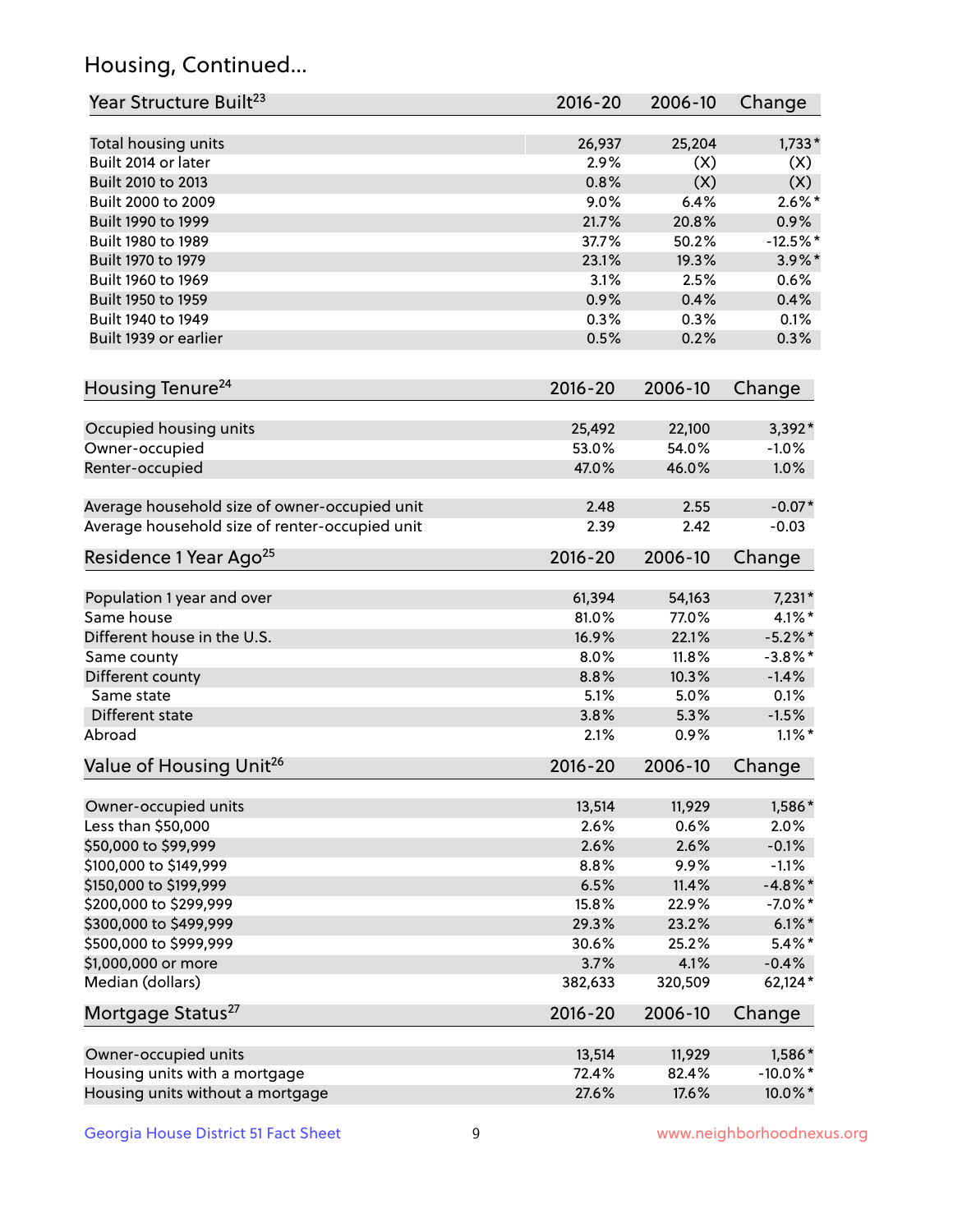## Housing, Continued...

| Selected Monthly Owner Costs <sup>28</sup>                                            | 2016-20     | 2006-10 | Change     |
|---------------------------------------------------------------------------------------|-------------|---------|------------|
| Housing units with a mortgage                                                         | 9,788       | 9,835   | $-47$      |
| Less than \$300                                                                       | 0.0%        | 0.0%    | 0.0%       |
| \$300 to \$499                                                                        | 0.1%        | 0.1%    | $-0.1%$    |
| \$500 to \$999                                                                        | 9.8%        | 5.6%    | 4.2%       |
| \$1,000 to \$1,499                                                                    | 18.7%       | 19.1%   | $-0.4%$    |
| \$1,500 to \$1,999                                                                    | 18.1%       | 19.5%   | $-1.4%$    |
| \$2,000 to \$2,999                                                                    | 30.0%       | 28.6%   | 1.4%       |
| \$3,000 or more                                                                       | 23.2%       | 27.0%   | $-3.8%$    |
| Median (dollars)                                                                      | 2,099       | 2,167   | $-67$      |
|                                                                                       |             |         |            |
| Housing units without a mortgage                                                      | 3,726       | 2,094   | $1,632*$   |
| Less than \$150                                                                       | 5.2%        | 0.0%    | 5.2%       |
| \$150 to \$249                                                                        | 1.9%        | 1.8%    | 0.1%       |
| \$250 to \$349                                                                        | 2.9%        | 4.7%    | $-1.9%$    |
| \$350 to \$499                                                                        | 9.6%        | 25.4%   | $-15.8%$   |
| \$500 to \$699                                                                        | 27.6%       | 18.3%   | 9.3%       |
| \$700 or more                                                                         | 52.7%       | 49.7%   | 3.0%       |
| Median (dollars)                                                                      | 722         | 697     | 25         |
| Selected Monthly Owner Costs as a Percentage of<br>Household Income <sup>29</sup>     | $2016 - 20$ | 2006-10 | Change     |
| Housing units with a mortgage (excluding units where<br>SMOCAPI cannot be computed)   | 9,744       | 9,801   | $-57$      |
| Less than 20.0 percent                                                                | 53.7%       | 38.0%   | 15.8%*     |
| 20.0 to 24.9 percent                                                                  | 16.4%       | 16.1%   | 0.3%       |
| 25.0 to 29.9 percent                                                                  | 7.9%        | 11.4%   | $-3.5%$    |
| 30.0 to 34.9 percent                                                                  | 3.6%        | 7.4%    | $-3.8\%$ * |
| 35.0 percent or more                                                                  | 18.5%       | 27.1%   | $-8.7\%$ * |
| Not computed                                                                          | 44          | 34      | 11         |
|                                                                                       |             |         |            |
| Housing unit without a mortgage (excluding units where<br>SMOCAPI cannot be computed) | 3,716       | 2,085   | $1,631*$   |
| Less than 10.0 percent                                                                | 56.1%       | 45.4%   | 10.7%      |
| 10.0 to 14.9 percent                                                                  | 15.6%       | 18.5%   | $-3.0%$    |
| 15.0 to 19.9 percent                                                                  | 5.9%        | 14.3%   | $-8.3%$    |
| 20.0 to 24.9 percent                                                                  | 4.9%        | 3.4%    | 1.5%       |
| 25.0 to 29.9 percent                                                                  | 5.4%        | 7.3%    | $-1.9%$    |
| 30.0 to 34.9 percent                                                                  | 3.3%        | 1.3%    | 2.0%       |
| 35.0 percent or more                                                                  | 8.7%        | 9.7%    | $-1.1%$    |
| Not computed                                                                          | 10          | 9       | 1          |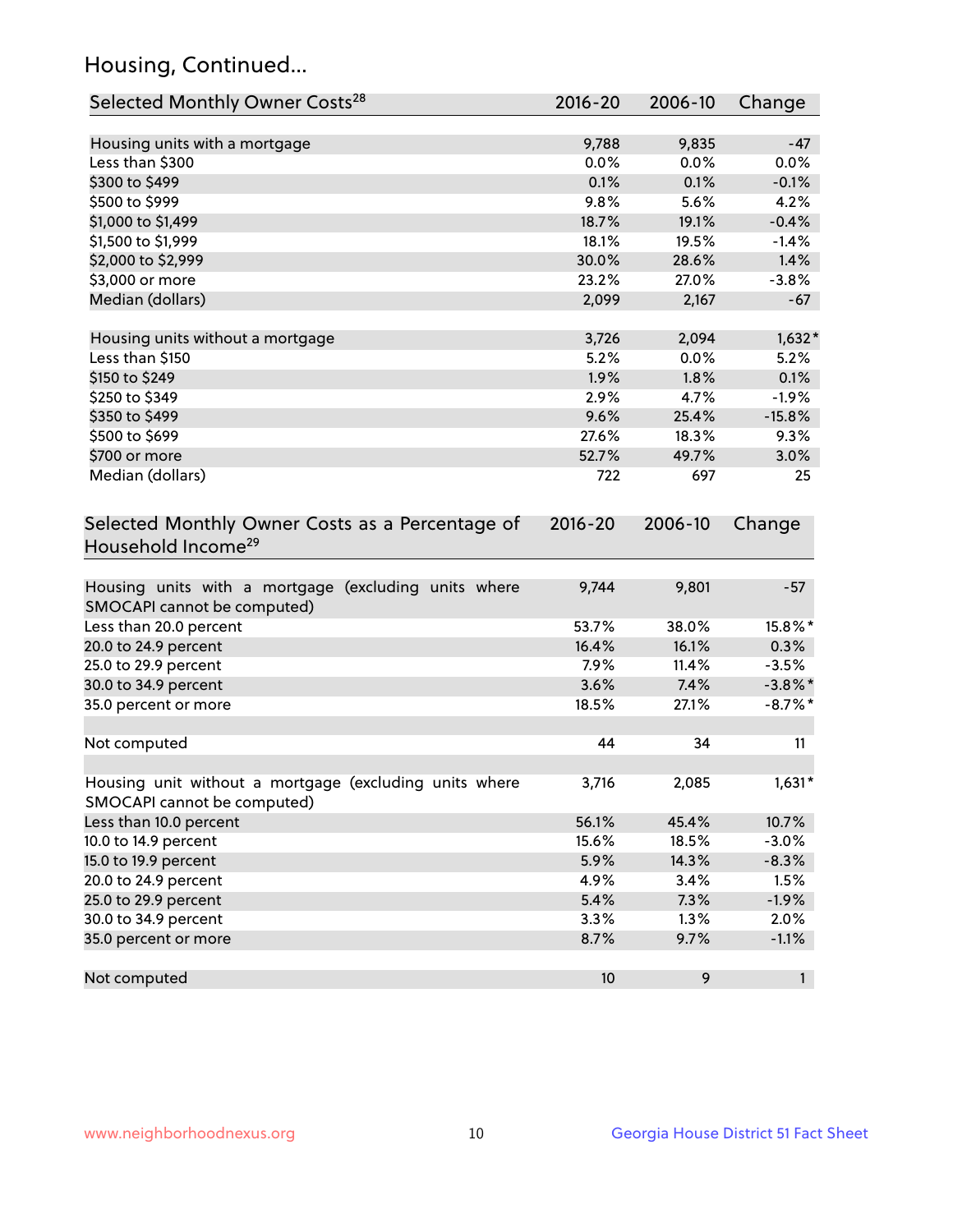## Housing, Continued...

| Gross Rent <sup>30</sup>   | 2016-20 | 2006-10 | Change      |
|----------------------------|---------|---------|-------------|
|                            |         |         |             |
| Occupied units paying rent | 11,815  | 10,116  | 1,698*      |
| Less than \$200            | $0.0\%$ | $0.0\%$ | 0.0%        |
| \$200 to \$499             | 0.6%    | 1.0%    | $-0.4%$     |
| \$500 to \$749             | 0.8%    | 12.6%   | $-11.8%$    |
| \$750 to \$999             | 4.4%    | 46.5%   | $-42.0\%$ * |
| \$1,000 to \$1,499         | 66.2%   | 36.5%   | 29.7%*      |
| \$1,500 to \$1,999         | 23.4%   | 2.0%    | $21.4\%$ *  |
| \$2,000 or more            | 4.5%    | 1.4%    | 3.1%        |
| Median (dollars)           | 1,341   | 1,142   | $199*$      |
|                            |         |         |             |
| No rent paid               | 163     | 55      | 108         |

| Gross Rent as a Percentage of Household Income <sup>31</sup>                   | $2016 - 20$ | 2006-10  | Change   |
|--------------------------------------------------------------------------------|-------------|----------|----------|
|                                                                                |             |          |          |
| Occupied units paying rent (excluding units where GRAPI<br>cannot be computed) | 11,573      | 9,924    | $1,649*$ |
| Less than 15.0 percent                                                         | 11.1%       | 12.2%    | $-1.0%$  |
| 15.0 to 19.9 percent                                                           | 14.6%       | 15.9%    | $-1.4%$  |
| 20.0 to 24.9 percent                                                           | 17.3%       | 14.8%    | 2.5%     |
| 25.0 to 29.9 percent                                                           | 11.2%       | 12.1%    | $-0.9%$  |
| 30.0 to 34.9 percent                                                           | $8.0\%$     | $10.0\%$ | $-2.1%$  |
| 35.0 percent or more                                                           | 37.8%       | 35.0%    | 2.8%     |
|                                                                                |             |          |          |
| Not computed                                                                   | 405         | 248      | 157      |

## Transportation

| Commuting to Work <sup>32</sup>           | 2016-20 | 2006-10 | Change    |
|-------------------------------------------|---------|---------|-----------|
|                                           |         |         |           |
| Workers 16 years and over                 | 34,286  | 29,704  | 4,581*    |
| Car, truck, or van - drove alone          | 68.6%   | 81.5%   | $-12.9%$  |
| Car, truck, or van - carpooled            | 9.2%    | $7.0\%$ | 2.2%      |
| Public transportation (excluding taxicab) | 3.7%    | 3.3%    | 0.5%      |
| Walked                                    | 1.7%    | 1.0%    | 0.7%      |
| Other means                               | 2.6%    | $1.1\%$ | 1.5%      |
| Worked at home                            | 14.3%   | 6.2%    | $8.0\%$ * |
|                                           |         |         |           |
| Mean travel time to work (minutes)        | 29.7    | 25.4    | $4.3*$    |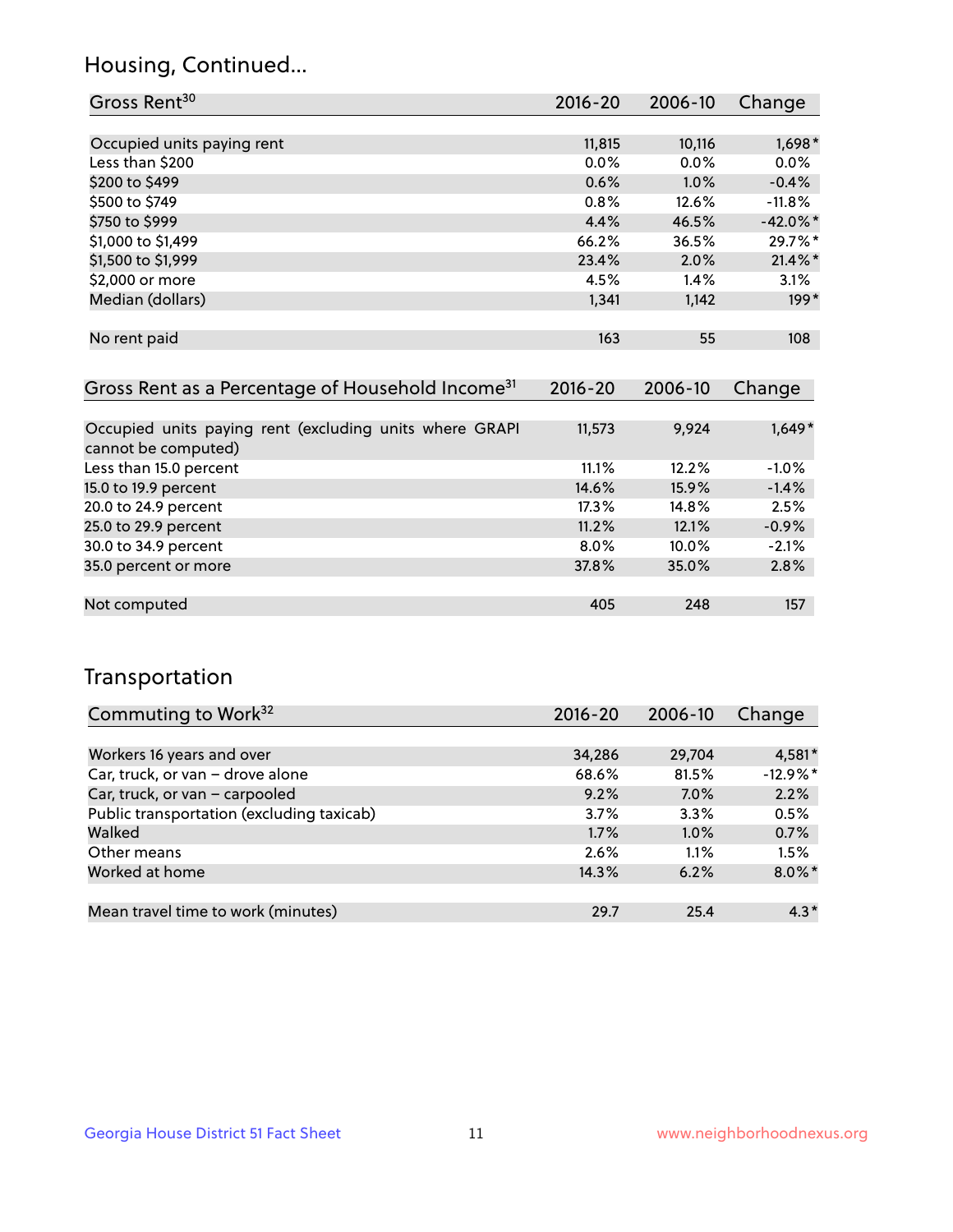## Transportation, Continued...

| Vehicles Available <sup>33</sup> | $2016 - 20$ | 2006-10 | Change   |
|----------------------------------|-------------|---------|----------|
|                                  |             |         |          |
| Occupied housing units           | 25,492      | 22,100  | $3,392*$ |
| No vehicles available            | 5.3%        | 3.8%    | 1.5%     |
| 1 vehicle available              | 38.4%       | 39.1%   | $-0.7%$  |
| 2 vehicles available             | 41.4%       | 42.3%   | $-0.9%$  |
| 3 or more vehicles available     | 14.9%       | 14.8%   | 0.2%     |

#### Health

| Health Insurance coverage <sup>34</sup>                 | 2016-20 |
|---------------------------------------------------------|---------|
|                                                         |         |
| Civilian Noninstitutionalized Population                | 62,112  |
| With health insurance coverage                          | 87.1%   |
| With private health insurance coverage                  | 75.1%   |
| With public health coverage                             | 22.5%   |
| No health insurance coverage                            | 12.9%   |
| Civilian Noninstitutionalized Population Under 19 years | 14,698  |
| No health insurance coverage                            | 6.7%    |
| Civilian Noninstitutionalized Population 19 to 64 years | 39,789  |
| In labor force:                                         | 33,657  |
| Employed:                                               | 32,183  |
| With health insurance coverage                          | 84.7%   |
| With private health insurance coverage                  | 82.9%   |
| With public coverage                                    | 4.2%    |
| No health insurance coverage                            | 15.3%   |
| Unemployed:                                             | 1,473   |
| With health insurance coverage                          | 74.9%   |
| With private health insurance coverage                  | 67.3%   |
| With public coverage                                    | 9.2%    |
| No health insurance coverage                            | 25.1%   |
| Not in labor force:                                     | 6,133   |
| With health insurance coverage                          | 73.4%   |
| With private health insurance coverage                  | 64.0%   |
| With public coverage                                    | 10.1%   |
| No health insurance coverage                            | 26.6%   |